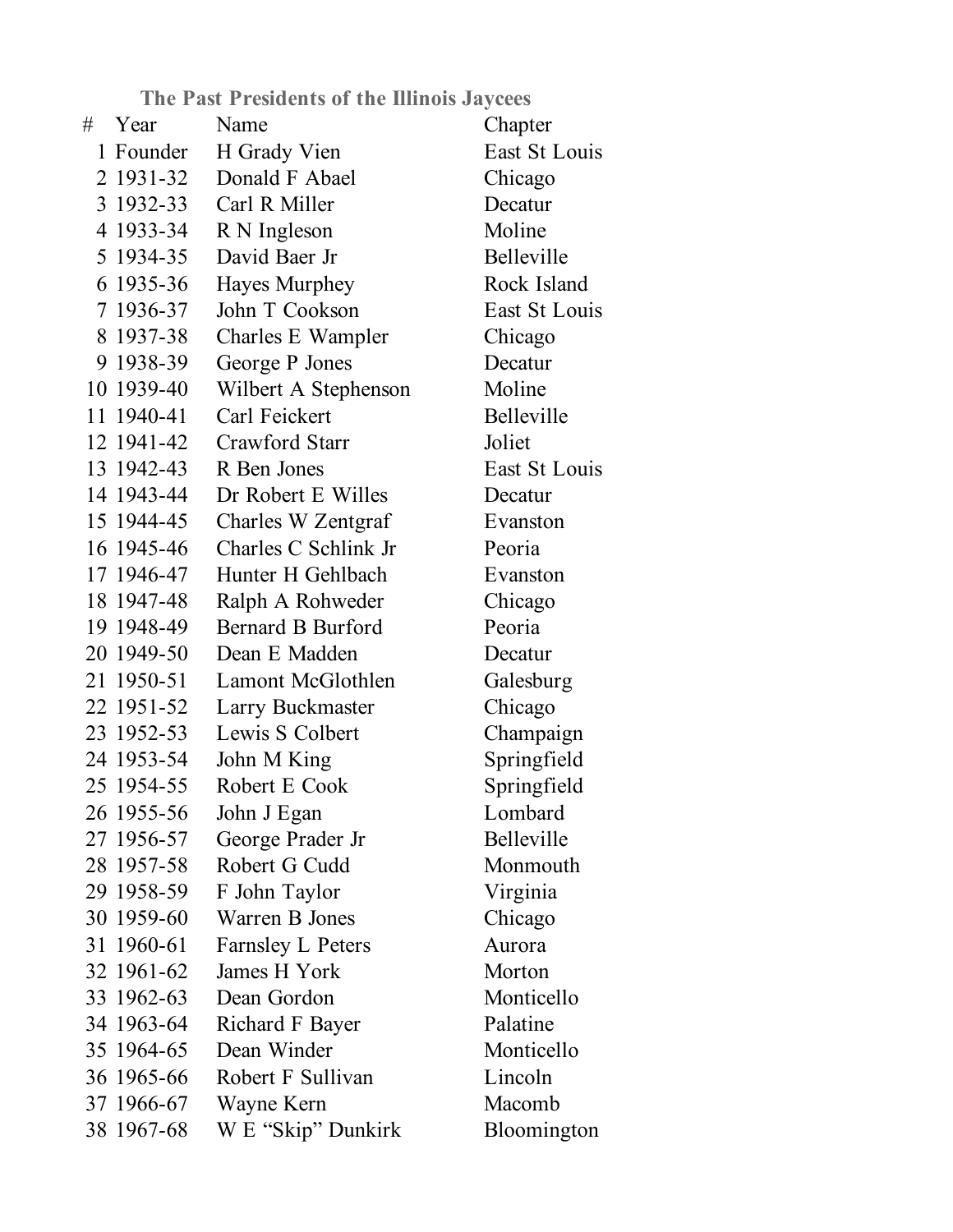|    | 39 1968-69 | Ron Reik                 | Pekin              |
|----|------------|--------------------------|--------------------|
|    | 40 1969-70 | Read Bradford            | Evanston           |
|    | 41 1970-71 | Joseph McHugh            | Northbrook         |
|    | 42 1971-72 | <b>Stan Sieron</b>       | Belleville         |
|    | 43 1972-73 | Reggie Willis            | Peoria             |
|    | 44 1973-74 | Robert Sturgeon          | McHenry            |
|    | 45 1974-75 | Robert Gray              | Springfield        |
|    | 46 1975-76 | David Kopp               | LaGrand            |
|    | 47 1976-77 | Roger Fouts              | Assumption         |
|    | 48 1977-78 | Larry Aniballi           | Dundee             |
|    | 48 1978-79 | Norm Hoffman             | Belvidere          |
|    | 49 1979-80 | Gene Honn                | <b>Tinley Park</b> |
|    | 50 1980-81 | Edward M Seipp           | St Jacob           |
|    | 51 1981-82 | Thomas F Bussa           | LaSalle-Peru       |
|    | 52 1982-83 | Tom "Doc" Mahoney        | Park Forest        |
|    | 53 1983-84 | Terry Vaughn             | Kankakee Area      |
|    | 54 1984-85 | Jeff O'Kane              | Peoria             |
|    | 55 1985-86 | Scott A Baumruck         | <b>Brookfield</b>  |
|    | 56 1986-87 | Mark A Petrilli          | Springfield        |
|    | 57 1987-88 | Mike Casteel             | Roseville          |
|    | 58 1988-89 | <b>Rick Rotramel</b>     | Wheeling           |
|    | 59 1989-90 | <b>Butch Price</b>       | Effingham          |
|    | 60 1990-91 | Rodney J Hollenstine     | Springfield        |
|    | 61 1991-92 | Steve "Coach" Bouchard   | <b>Brookfield</b>  |
|    | 62 1992-93 | Sidney W LeGrand         | O'Fallon           |
|    | 63 1993-94 | Gregory E Chadaranek     | <b>Brookfield</b>  |
|    | 64 1994-95 | Wendy Leonard            | Illiopolis         |
|    | 65 1995-96 | Mary Ann (Gouveia) Riggs | Lombard            |
|    | 66 1996-97 | William Keene            | Ottawa             |
|    | 67 1997-98 | Michael T Barrett        | Cary-Grove         |
|    | 68 1998-99 | Herman Schwantz          | Lincoln            |
| 69 |            | 2000 John K Gill         | Riverside Township |
| 70 |            | 2001 Kevin P Ankenbrand  | Mt Carmel          |
| 71 |            | 2002 Todd M Oliver       | Springfield        |
| 72 |            | 2003 Brad Hirte          | Steeleville        |
| 73 |            | 2004 Garrett McNally     | Palatine           |
| 74 |            | 2005 Lucia Irwin         | Schaumburg         |
| 75 |            | 2006 Anthony J Symoniak  | Bolingbrook        |
| 76 |            | 2007 Denise A Lenz       | Frankfort Area     |
| 77 |            | 2008 Tanya (Lee) Haubner | Decatur            |